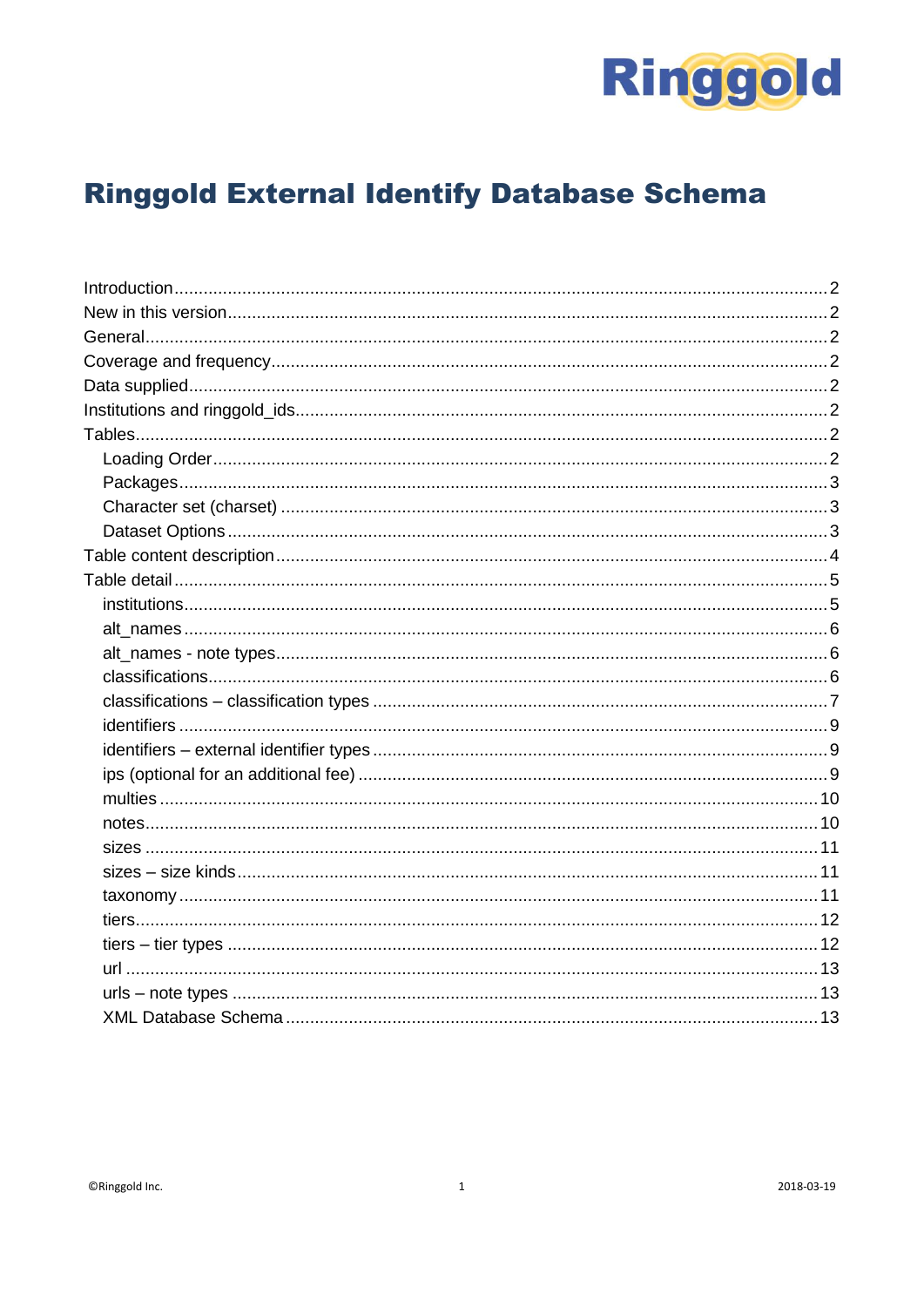

# Introduction

This document is designed to provide customers with an overview and detail of organization data files available from Ringgold for their internal use.

# <span id="page-1-0"></span>New in this version

### <span id="page-1-1"></span>General

The database consists of 14 tables. Each output format consists of data for each table ready for loading into a target program e.g. a database, other local program or an excel spreadsheet.

The data from Ringgold can be supplied in three different basic formats:

- $\uparrow$  A set of delimited text files one file per table and a counts.txt file listing the row counts per table for input validation.
- $\AA$  A set of SQL insert statements for MySQL
- A An XML file with associated XML Schema Document for import

### <span id="page-1-2"></span>Coverage and frequency

The normal routine for data delivery is a complete replacement set of data each week. Data will be delivered by ShareFile. You will have the option of using the ShareFile web interface or an FTP interface to Share-File with different settings (URL and user account settings that you control). Please note that ShareFile is compatible with most FTP clients.

# <span id="page-1-3"></span>Data supplied

The data is contained in fourteen data tables within the Identify database. The content of each table is described in the following section. Further technical detail and specification for each table is in the Database Schema section below.

# <span id="page-1-4"></span>Institutions and ringgold\_ids

Historically, organizations were called *parents* because many publisher's subscriber records typically belonged to a single organization (as children). What is now universally referred to as the Ringgold ID in our general documentation was originally termed the *p\_code* (parent\_code).

With this release, we are changing the table names to better fit the table purpose. **Institutions** will now contain the organizations data and the primary link is the **ringgold\_id**

# <span id="page-1-5"></span>Tables

<span id="page-1-6"></span>Loading Order

©Ringgold Inc. 2 2018-03-19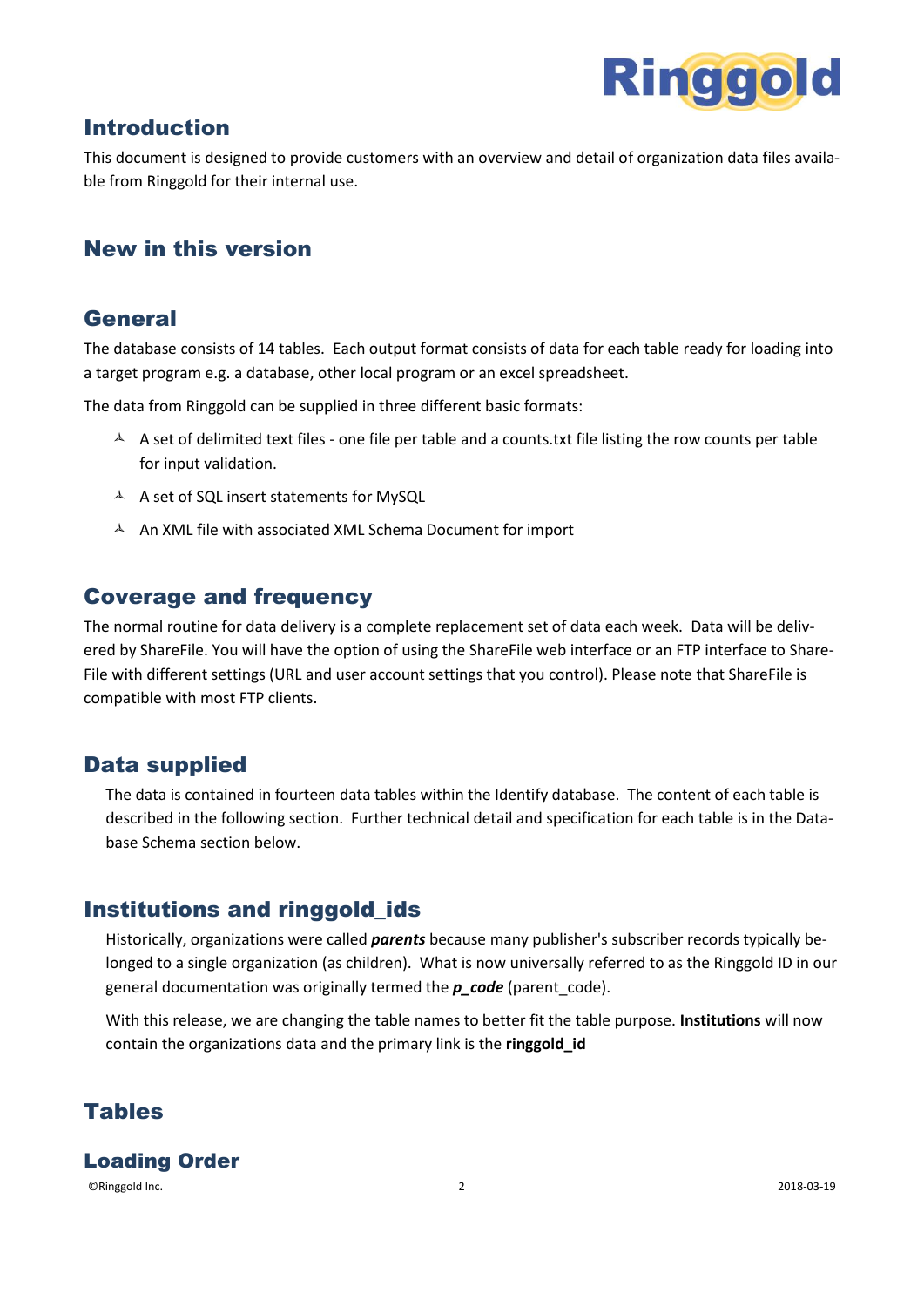

Depending on your database solution we recommend loading the tables as follows:

- 1. Load the following reference tables: (so references to these records can be tested during loading. if desired.)
	- a) taxonomy (contains all lists)
- 2. Load the institutions table (so ringgold id can be used for foreign keys and validated during load of other tables)
- 3. Load remaining tables in any order.

#### <span id="page-2-0"></span>Packages

 $\blacktriangle$  All datasets will be compressed into 'zip' package files compatible with Linux zip and WinZip.

### <span id="page-2-1"></span>Character set (charset)

 $\triangle$  UTF-8 is our standard character set format

#### <span id="page-2-2"></span>Dataset Options

- Delimited
- $A$  JSON
- MySql Sqldump
- $\triangle$  XML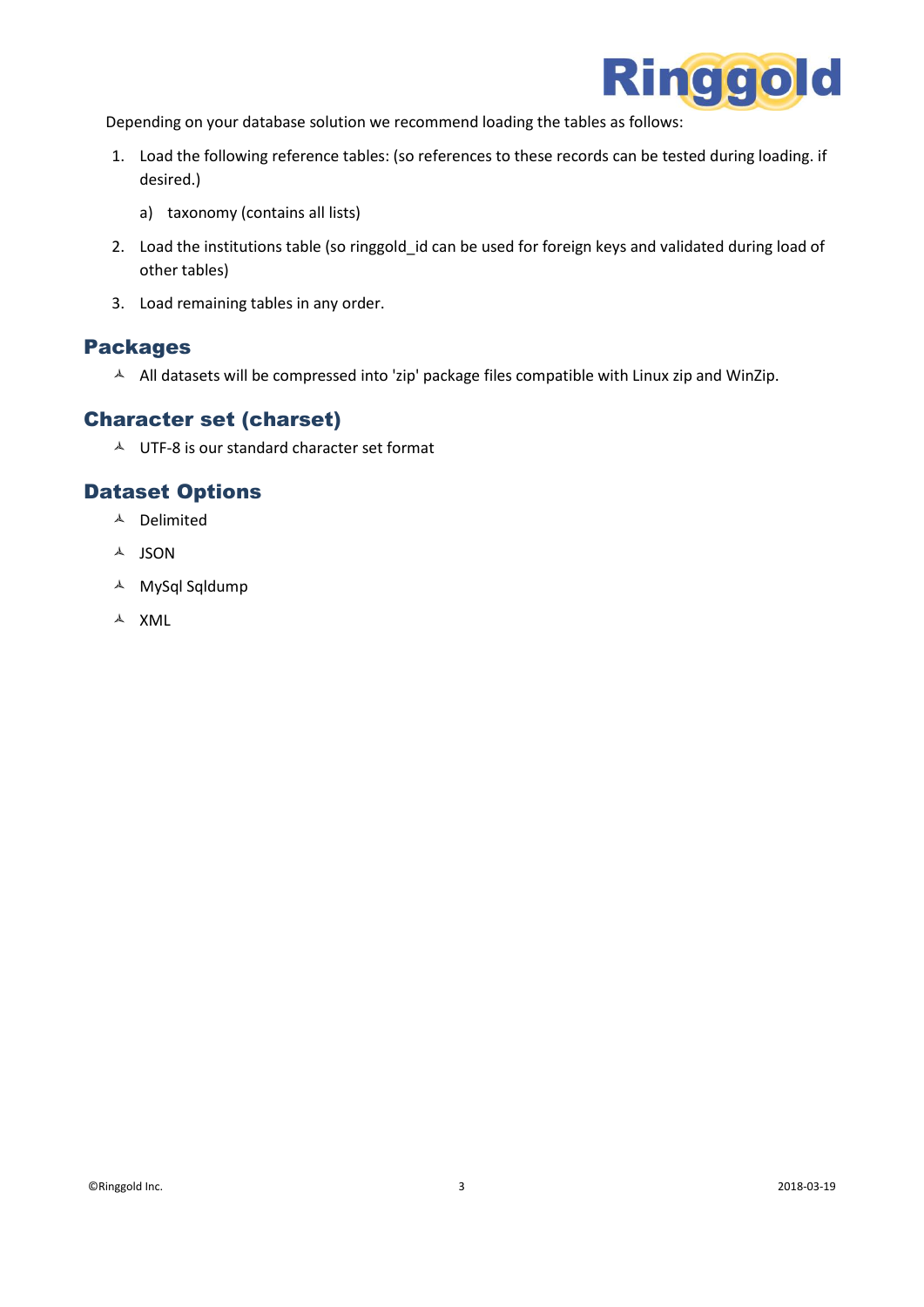

# <span id="page-3-0"></span>Table content description

| <b>Table name</b> | <b>Content</b>                                                                                                                                                                                                                                            | <b>Notes</b>                                                                                                                                                                                                             |
|-------------------|-----------------------------------------------------------------------------------------------------------------------------------------------------------------------------------------------------------------------------------------------------------|--------------------------------------------------------------------------------------------------------------------------------------------------------------------------------------------------------------------------|
| institutions      | The core table for the database. Contains the<br>Ringgold ID, name, city, country, type etc.                                                                                                                                                              | All other tables are linked to this<br>table via the ringgold id.                                                                                                                                                        |
| alt_names         | The alternate names for an organization e.g.<br>former names, other language variants and<br>acronyms etc.                                                                                                                                                | Linked to institutions via the<br>ringgold_id field.                                                                                                                                                                     |
| classifications   | A linked table containing different classifications<br>fields for organizations. Links to institutions using<br>ringgold_id.                                                                                                                              | Available with two options, single<br>aggregated row for each<br>parent+classification where value<br>contains all terms in comma<br>separated list, or multiple rows<br>with one row per<br>parent+classification+term. |
| consortia         | A linked table holding data about consortia and<br>their membership.                                                                                                                                                                                      | Linked to the institutions table at<br>the consortium and member level<br>via the Ringgold ID.                                                                                                                           |
| counts.txt        | Row counts for primary tables.                                                                                                                                                                                                                            | Only used for package verification<br>and not normally stored in a<br>database.                                                                                                                                          |
| identifiers       | Contains other systems' identifiers e.g. ISNI<br>(when available), IPED, Athens, Open Funder<br>Registry IDs (OFR).                                                                                                                                       | Linked to institutions table via the<br>Ringgold ID.                                                                                                                                                                     |
| deleted_ids       | Provides onward links for now disused Ringgold<br>Ids. Contains columns for the old and the new<br>Ringgold IDs                                                                                                                                           | Ringgold Ids become obsolete for<br>many reasons - mergers, duplicates<br>etc.                                                                                                                                           |
| ips               | IP address ranges for organizations.                                                                                                                                                                                                                      | Optional for an additional fee.                                                                                                                                                                                          |
| multies           | Provides hierarchy links via the Ringgold ID to<br>other organizations that related to an<br>organization as parent organizations, either<br>"admin" for relationship to department or main<br>institution or "library" for library to parent<br>library. | There can be up to five multiple<br>owners of an organization. Each is<br>linked to the owned organization<br>by the Ringgold ID.                                                                                        |
| notes             | Multiple notes can be linked to any organization<br>via the Ringgold ID. Notes cover diverse subjects.                                                                                                                                                    | Linked via the Ringgold ID to the<br>institutions table.                                                                                                                                                                 |
| sizes             | Demographics to measure the size of an<br>organization. Measurements such as, staff,<br>students (universities), beds and doctors<br>(hospitals).                                                                                                         | Linked via the Ringgold ID to the<br>institutions table.                                                                                                                                                                 |
| taxonomy          | A reference table (or list) of standardized tiers<br>and terms used in exports.                                                                                                                                                                           | Provides extended descriptions for<br>terms occurring in classifications,<br>rg_tiers, types.                                                                                                                            |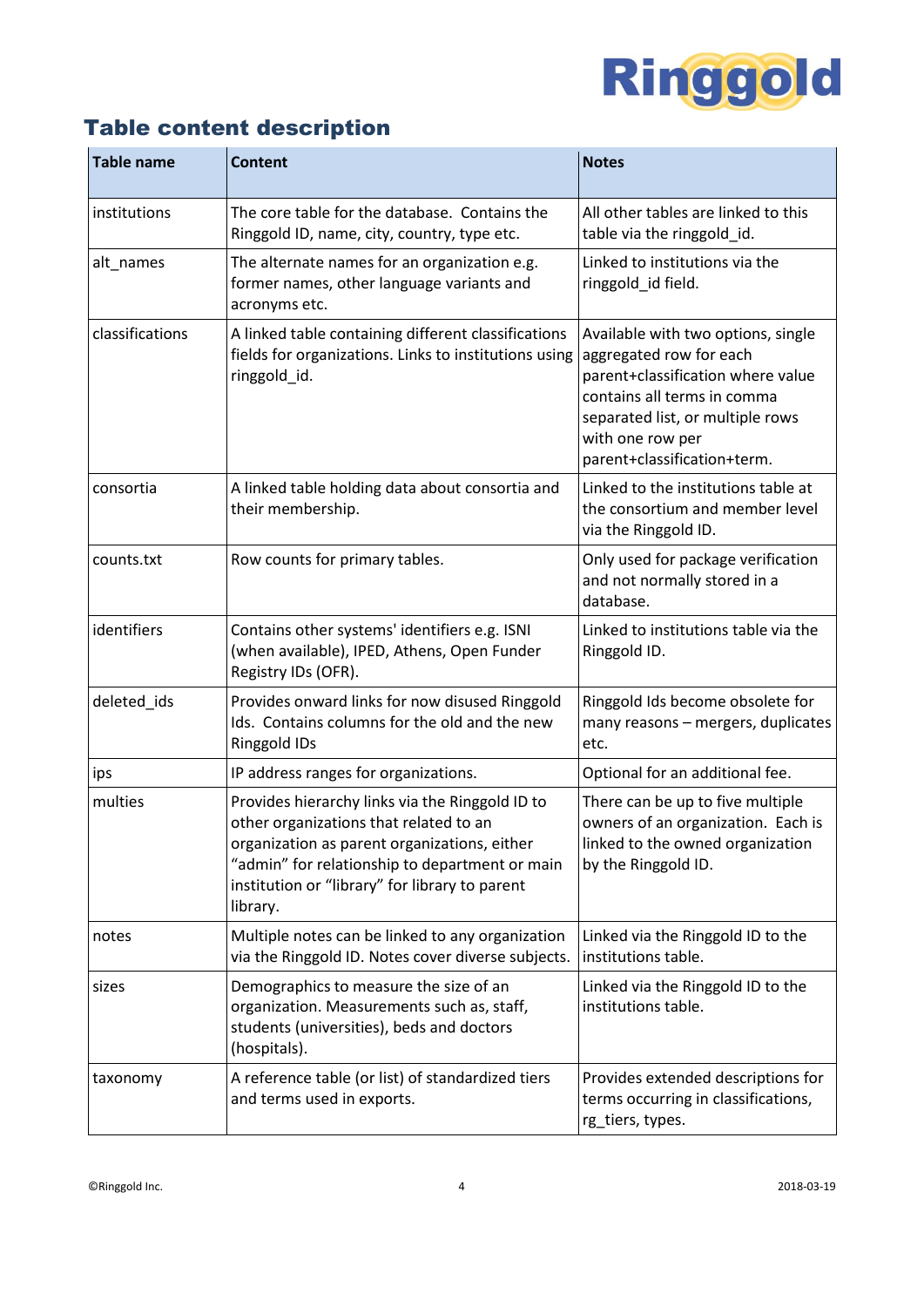

| Table name | Content                                                                     | <b>Notes</b>                                             |
|------------|-----------------------------------------------------------------------------|----------------------------------------------------------|
| tiers      | Contains both the tier type e.g. Carnegie, JISC,<br>RG - for Ringgold Tiers | Linked via the Ringgold ID.                              |
| urls       | Contains multiple links to institutions table.                              | Linked via the Ringgold ID to the<br>institutions table. |

# <span id="page-4-0"></span>Table detail

# <span id="page-4-1"></span>institutions

| <b>Column</b>           | Length | <b>Related to</b>           | <b>Content</b>                                                                                                                                                                                                                                                              |
|-------------------------|--------|-----------------------------|-----------------------------------------------------------------------------------------------------------------------------------------------------------------------------------------------------------------------------------------------------------------------------|
| rec_id                  | 11     | None                        | An internal id used by Ringgold in the production<br>system. NOT the Ringgold ID.                                                                                                                                                                                           |
| parent_ringgold_id   11 |        | ringgold_id                 | Provides a link (if present) to the Ringgold ID<br>(ringgold_id) of the organization immediately above<br>in the hierarchy - the owner of this organization.<br>Other values: set to 0 if there is no upward link. Set<br>to 888 if there are multiple parent institutions. |
| ringgold_id             | 11     | All other related<br>tables | This is the Ringgold ID and is used in other tables to<br>link that data to the core organizational record. This<br>relationship is known as a foreign key relationship.                                                                                                    |
| name                    | 150    |                             | Name of the organization in the language of the<br>country where the organization is based. Other<br>names are in the alt_names table. Diacritical<br>characters are normalized to non-diacritical<br>equivalents.                                                          |
| city                    | 60     |                             | City name - no diacritics.                                                                                                                                                                                                                                                  |
| post_code               | 20     |                             | Zip or postcode.                                                                                                                                                                                                                                                            |
| country                 | 4      |                             | ISO-3166 2 digit code. Hong Kong is CN with the<br>state of Hong Kong, Macau is CN with the state of<br>Macau and Puerto Rico is USA with the state of<br>Puerto Rico.                                                                                                      |
| state                   | 25     |                             | State/region/county/province or other admin area.                                                                                                                                                                                                                           |
| type                    | 50     |                             | One of a set of codes used to characterize the<br>activity of any organization e.g. academic/medsch<br>for a teaching hospital. See current types table for<br>possible values.                                                                                             |
| timestamp               |        |                             | SQL timestamp field for the time/date added to the<br>database.                                                                                                                                                                                                             |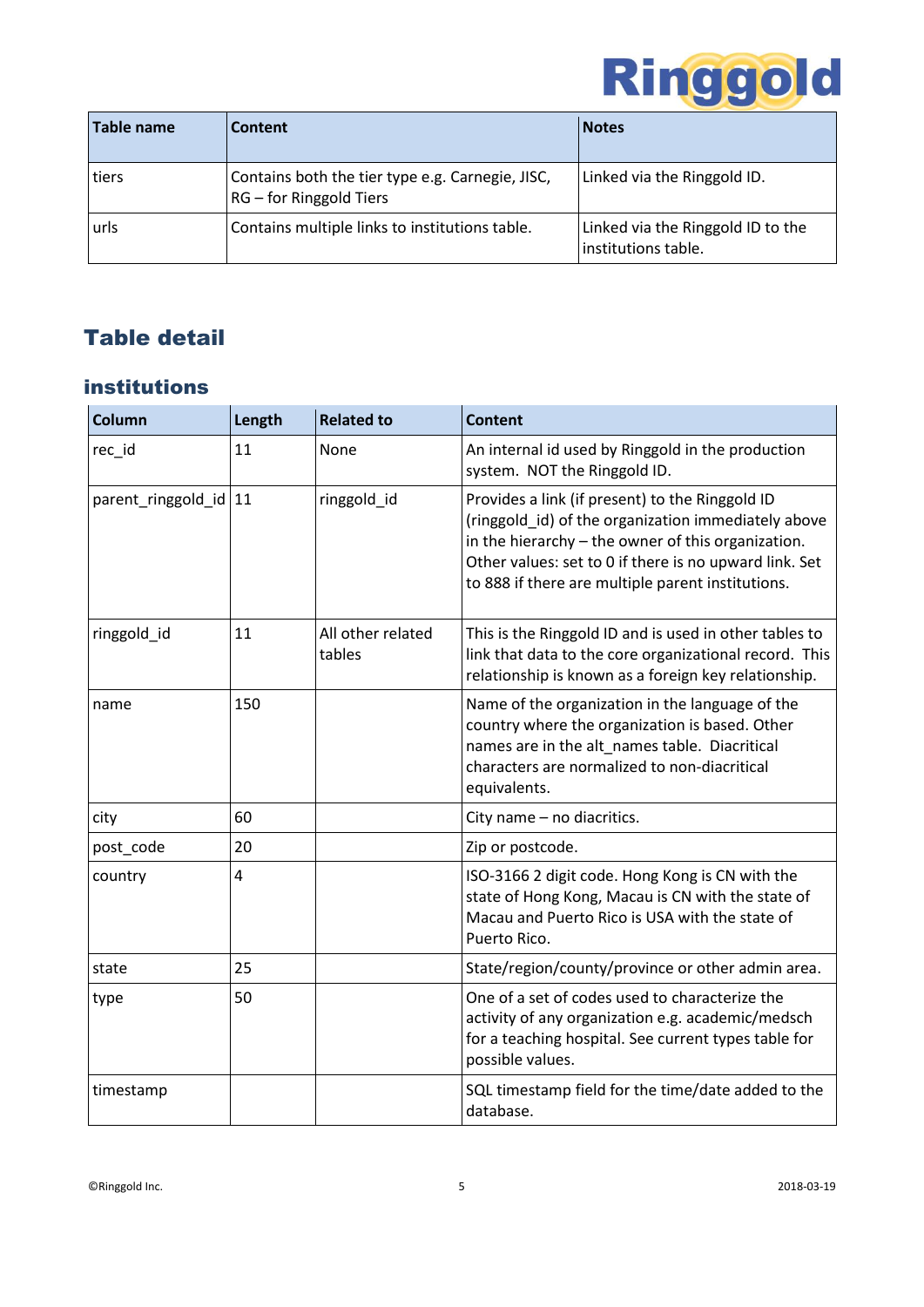

#### <span id="page-5-0"></span>alt\_names

| Column      | Length | <b>Related to</b>  | <b>Content</b>                                                                                   |
|-------------|--------|--------------------|--------------------------------------------------------------------------------------------------|
| rec_id      | 11     | None               | An internal id used by Ringgold in the production<br>system.                                     |
| ringgold id | 11     | Institutions table | The link to the organization record in the institutions<br>table.                                |
| name        | 150    |                    | Alternate name e.g. library name, other language<br>name, former name, acronym, diacritics, etc. |
| city        | 60     |                    | City including diacritics                                                                        |
| country     | 4      |                    | ISO 3166-2 2-digit code for the country.                                                         |
| language    | 35     |                    | Future use.                                                                                      |
| notes       | 100    |                    | See table below for current possible values and<br>descriptions.                                 |
| timestamp   |        |                    | SQL timestamp field for the time/date added to the<br>database.                                  |

# <span id="page-5-1"></span>alt\_names - note types

| <b>Note</b> | Description                                   |
|-------------|-----------------------------------------------|
| AB          | Abbreviation                                  |
| AB TL       | Abbreviation of the transliterated name       |
| <b>ABTR</b> | Abbreviation of translated name into English  |
| AC          | Acronym                                       |
| <b>ACFN</b> | Acronym of former name                        |
| AC TL       | Acronym of the transliterated name            |
| <b>ACTR</b> | Acronym of translated name in English         |
| AK          | A/K/A (also known as)                         |
| <b>AKFN</b> | A/K/A (also known as) of former name          |
| AK TL       | A/K/A (also known as) of transliterated name  |
| <b>AKTR</b> | A/K/A (also known as) translated into English |
| AQ          | Acquired (with year if known)                 |
| CS          | Ceased (with year if known)                   |
| DN          | Diacritic name                                |
| <b>FN</b>   | Former name                                   |
| FN until    | Former name (until YYYY if known)             |
| IM          | Imprint (deprecated)                          |
| MG          | Merged (with year if known)                   |
| TL.         | <b>Transliterated name</b>                    |
| <b>TLFN</b> | <b>Transliterated former name</b>             |
| <b>TR</b>   | Translated name in English                    |
| TR FN       | Former name translated into English           |

# <span id="page-5-2"></span>classifications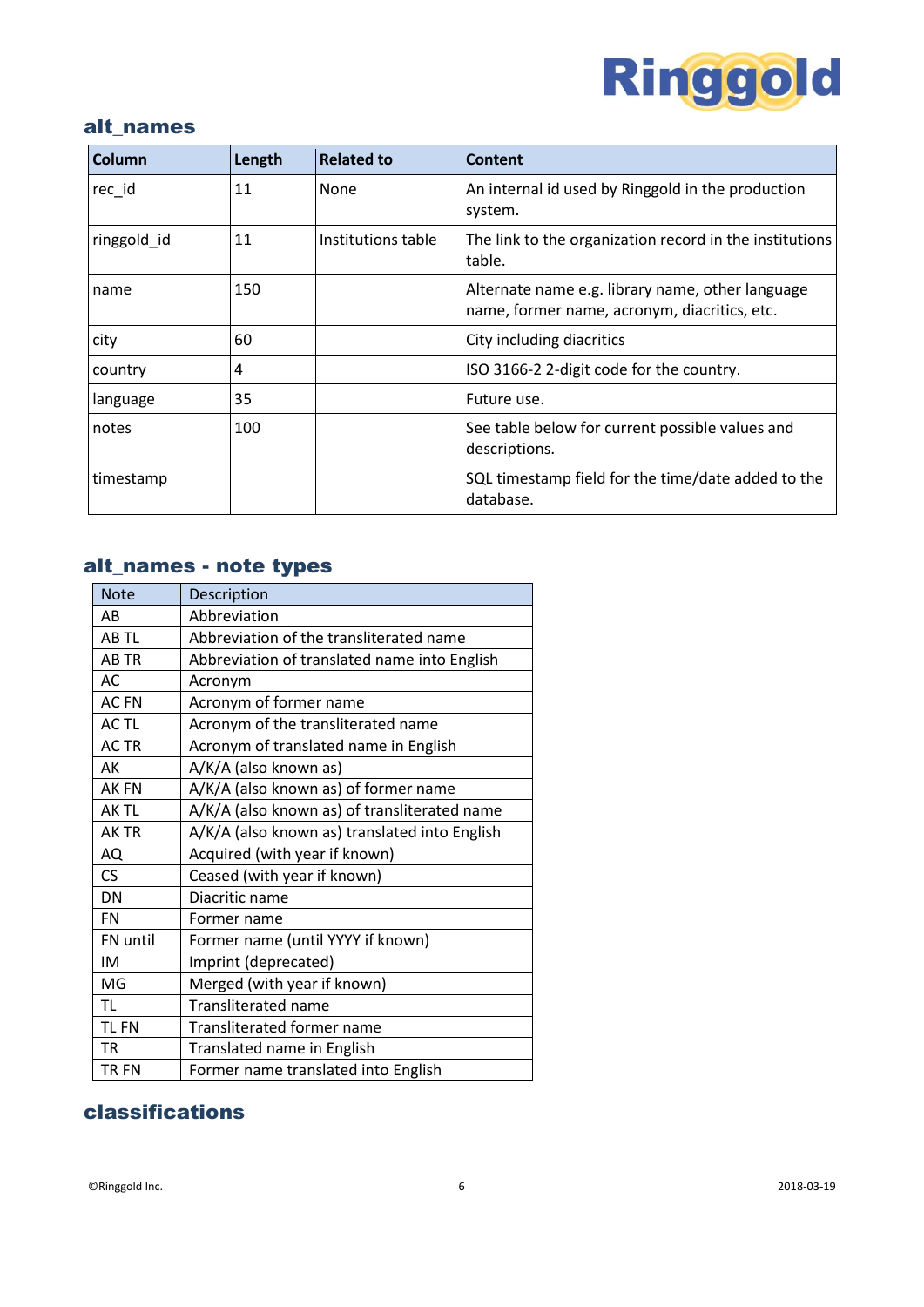

| Column         | Length   | <b>Related to</b>             | <b>Content</b>                                                     |
|----------------|----------|-------------------------------|--------------------------------------------------------------------|
| rec id         | 11       | None                          | An internal id used by Ringgold in the production<br>system.       |
| ringgold id    | 11       | Institutions<br>(ringgold_id) | The link to the member Ringgold ID in the<br>institutions table.   |
| classification | 255      |                               | See table below for current possible values and<br>descriptions.   |
| value          | 65k text |                               | Classification terms (see taxonomy table for<br>acceptable terms). |
| timestamp      |          |                               | SQL timestamp field for the time/date added to the<br>database.    |

# <span id="page-6-0"></span>classifications – classification types

| Classification   | Description                                                                                           |
|------------------|-------------------------------------------------------------------------------------------------------|
| activity_status  | Status of the organization's operation                                                                |
| economic_model   | The economic aim of the organization                                                                  |
| governance       | The way the organization is managed, by whom and for whom                                             |
| level            | Place of organization in the fixed facet hierarchy                                                    |
| mission          | What the organization does, is trying to achieve, what are its reasons for<br>existing and purposes   |
| number of sites  | Whether the organization has one single site or multiple sites                                        |
| self_description | A label used by the organization to describe itself                                                   |
| reach            | The reach of the organization in terms of its locations and services to its<br>audience and customers |
| subjects         | Areas the organization is involved in                                                                 |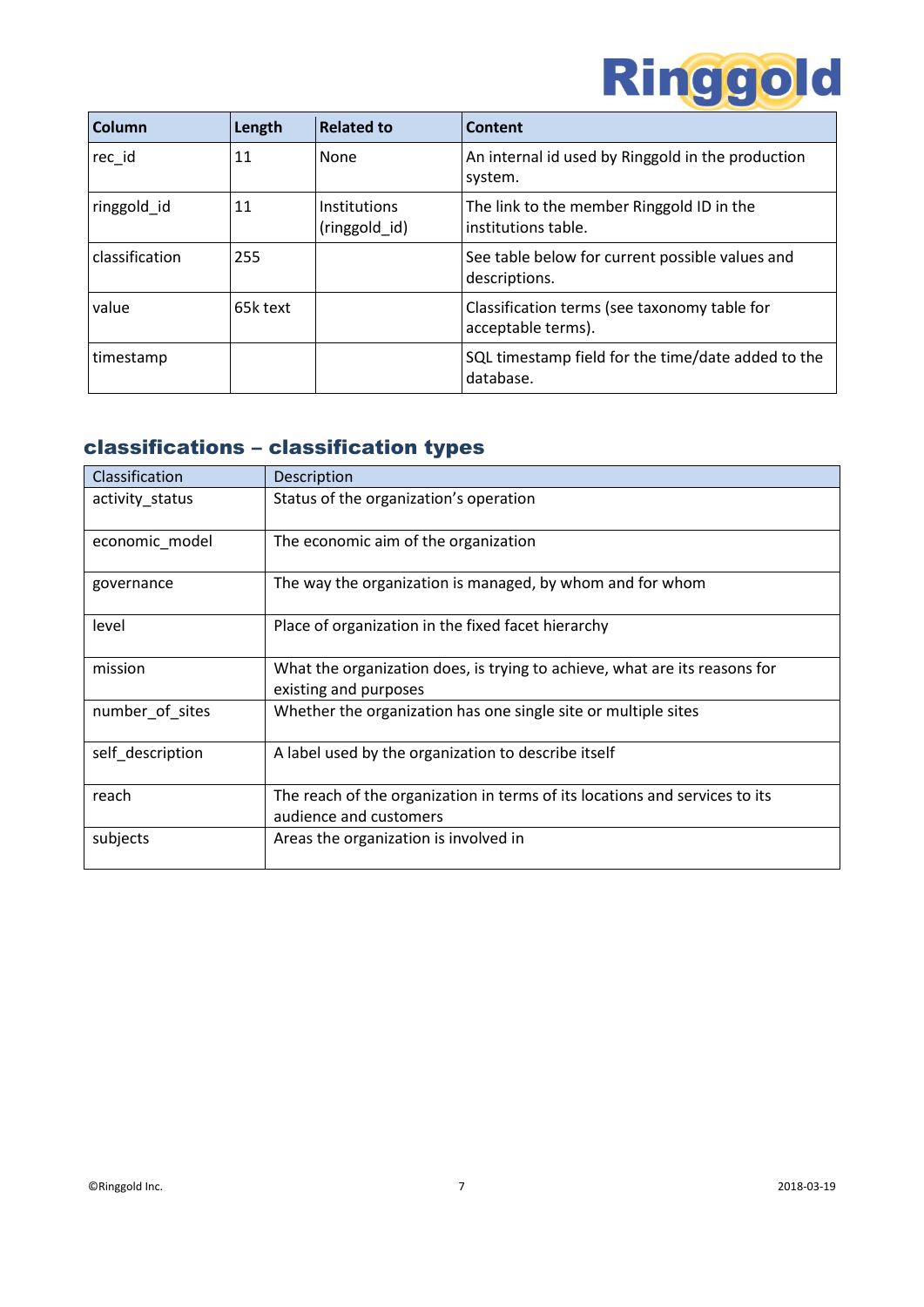

#### consortia

| Column                | Length | <b>Related to</b>             | <b>Content</b>                                                                                                                                                                                                                   |
|-----------------------|--------|-------------------------------|----------------------------------------------------------------------------------------------------------------------------------------------------------------------------------------------------------------------------------|
| rec id                | 11     | None                          | An internal id used by Ringgold in the production<br>system.                                                                                                                                                                     |
| consortia_ringgold_id | 11     | Institutions<br>(ringgold_id) | A link to the organizational record for the<br>consortium.                                                                                                                                                                       |
| member_ringgold_id    | 11     | Institutions<br>(ringgold id) | The link to the member Ringgold ID in the<br>institutions table. When one record has the same<br>member_ringgold_id as consortia_ringgold_id, then<br>the name in the next column is the consortium<br>name not the member name. |
| name                  | 230    |                               | The name of the member of the consortium. Or the<br>name of the consortium if the member ringgold id<br>= consortia_ringgold_id.                                                                                                 |
| timestamp             |        |                               | SQL timestamp field for the time/date added to the<br>database.                                                                                                                                                                  |

### deleted\_ids

| Column          | Length | <b>Related to</b>  | Content                                                                             |
|-----------------|--------|--------------------|-------------------------------------------------------------------------------------|
| rec_id          | 11     | <b>None</b>        | An internal id used by Ringgold in the production<br>system.                        |
| old ringgold id | 11     | Institutions table | The old link to the organization record in the<br>institutions table - now deleted. |
| new_ringgold_id | 11     | Institutions table | The new link to the organization record in the<br>institutions table.               |
| details         | 100    |                    | Contains the reason for deletion.                                                   |
| timestamp       |        |                    | SQL timestamp field for the time/date added to the<br>database.                     |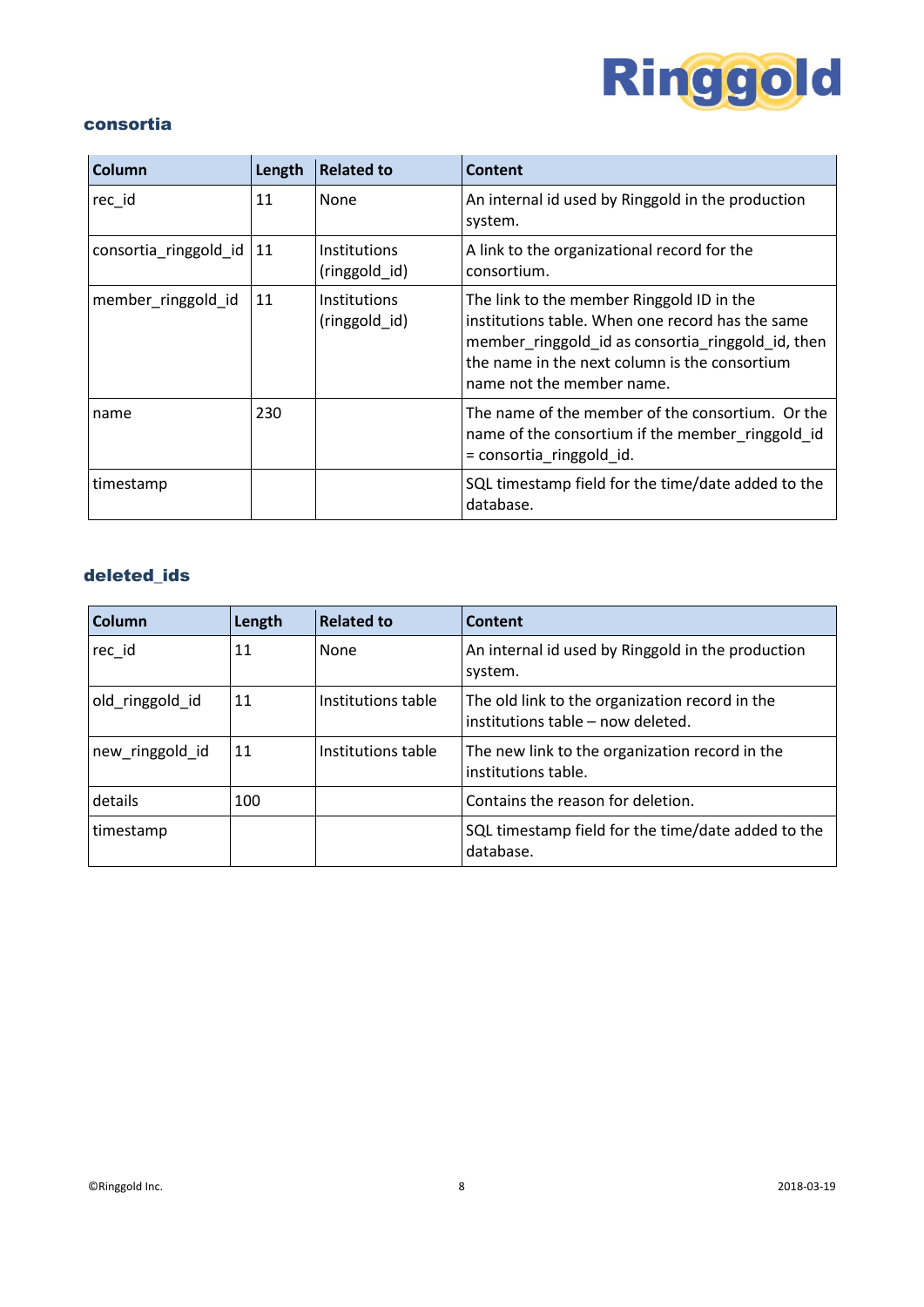

# <span id="page-8-0"></span>identifiers

| Column          | Length | <b>Related to</b>  | Content                                                           |
|-----------------|--------|--------------------|-------------------------------------------------------------------|
| rec id          | 11     | None               | An internal id used by Ringgold in the production<br>system.      |
| ringgold id     | 11     | Institutions table | The link to the organization record in the institutions<br>table. |
| identifier_type | 30     |                    | See table below for current possible values and<br>descriptions.  |
| value           | 255    |                    | The value of the identifier $-$ usually an integer.               |
| timestamp       |        |                    | SQL timestamp field for the time/date added to the<br>database.   |

# <span id="page-8-1"></span>identifiers – external identifier types

| Identifier    | Description                                                              |
|---------------|--------------------------------------------------------------------------|
| <b>ATHENS</b> | Athens Identifier (see: http://www.openathens.net)                       |
| <b>ISNI</b>   | International Standard Name Identifier (see: http://www.isni.org) (when  |
|               | available)                                                               |
| <b>IPED</b>   | Integrated Post-Secondary Education Data System (see:                    |
|               | http://nces.ed.gov/ipeds)                                                |
| <b>NCES</b>   | National Center for Educational Statistics (see: http://nces.ed.gov)     |
| <b>OFR</b>    | Open Funder ID see ( http://www.crossref.org/fundingdata/registry.html ) |

# <span id="page-8-2"></span>ips (optional for an additional fee)

[IP addresses]

| Column      | Length | <b>Related to</b>  | <b>Content</b>                                                    |
|-------------|--------|--------------------|-------------------------------------------------------------------|
| rec_id      | 11     | None               | An internal id used by Ringgold in the production<br>system.      |
| ringgold_id | 20     | Institutions table | The link to the organization record in the institutions<br>table. |
| ip          | 255    |                    |                                                                   |
| ip_low      | 15     |                    |                                                                   |
| ip_high     | 15     |                    |                                                                   |
| ip_int_low  | 11     |                    |                                                                   |
| ip_int_high | 11     |                    |                                                                   |
| timestamp   |        |                    | SQL timestamp field for the time/date added to the<br>database.   |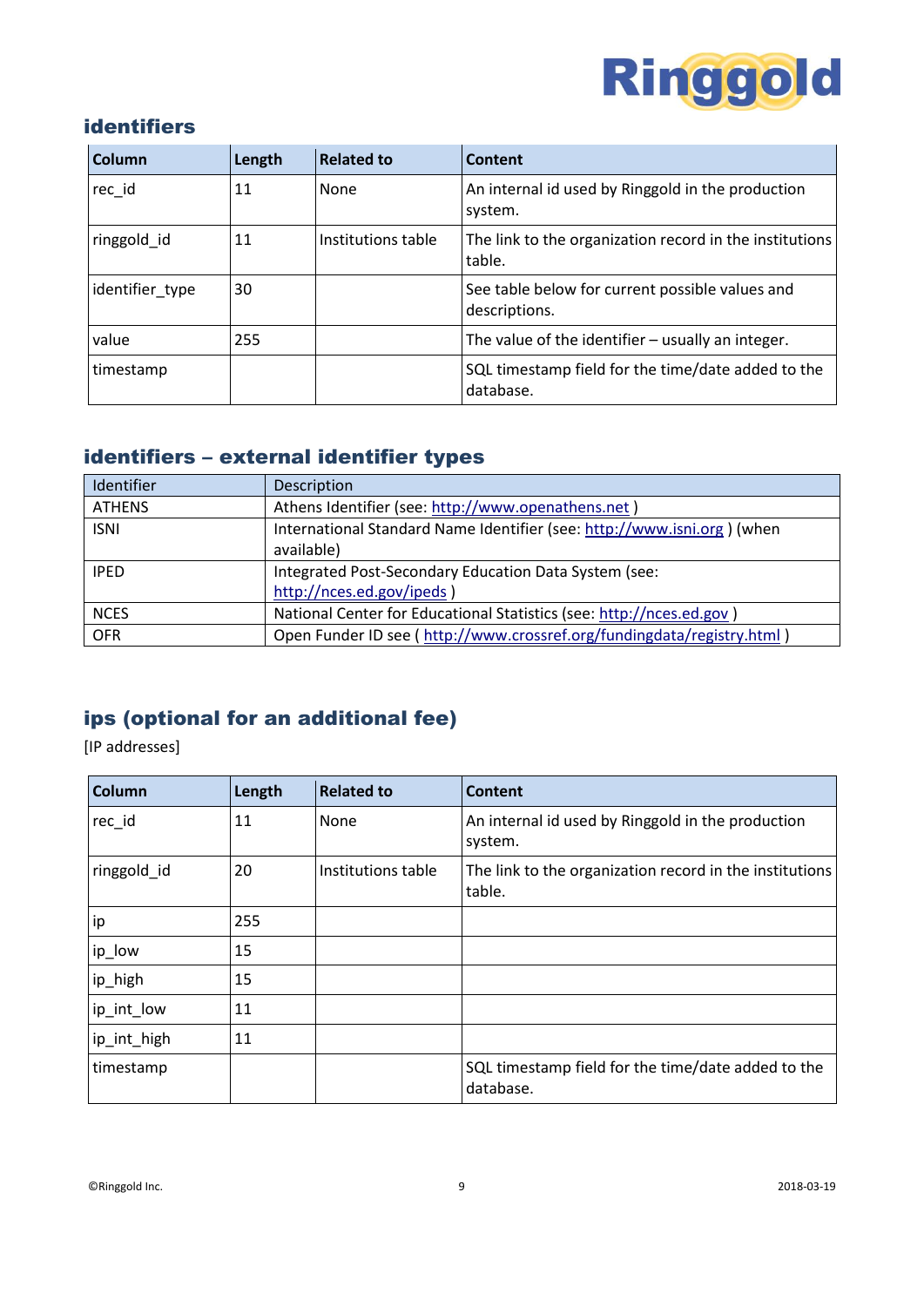

# <span id="page-9-0"></span>multies

| <b>Column</b>           | Length | <b>Related to</b>  | Content                                                                                                                                                                                                                                                  |
|-------------------------|--------|--------------------|----------------------------------------------------------------------------------------------------------------------------------------------------------------------------------------------------------------------------------------------------------|
| rec_id                  | 11     | None               | An internal id used by Ringgold.                                                                                                                                                                                                                         |
| ringgold id             | 11     | Institutions table | The link to the organization record in the institutions<br>table to which the parent_ringgold_id is the owner -<br>above in the hierarchy.                                                                                                               |
| parent_ringgold_id   11 |        | Institutions table | Provides a link to the Ringgold ID (ringgold id) of<br>the organization(s) immediately above in the<br>hierarchy – the owner of this organization.                                                                                                       |
| relationship            | 30     |                    | The type of ownership relationship that the<br>parent_ringgold_id organization has with the<br>ringgold_id organization. "admin" for relationship<br>with department or main institution and "library"<br>for relationship of library to parent library. |
| number                  | 1      |                    | Integer 0 or 1. Zero indicates only single parent. One<br>indicates 2 or more parent institutions.                                                                                                                                                       |
| timestamp               |        |                    | SQL timestamp field for the time/date added to the<br>database.                                                                                                                                                                                          |

#### <span id="page-9-1"></span>notes

| <b>Column</b> | Length | <b>Related to</b>  | Content                                                           |
|---------------|--------|--------------------|-------------------------------------------------------------------|
| rec_id        | 11     | None               | An internal id used by Ringgold.                                  |
| ringgold id   | 20     | Institutions table | The link to the organization record in the institutions<br>table. |
| notes         | 255    |                    | Text of note                                                      |
| timestamp     |        |                    | SQL timestamp field for the time/date added to the<br>database.   |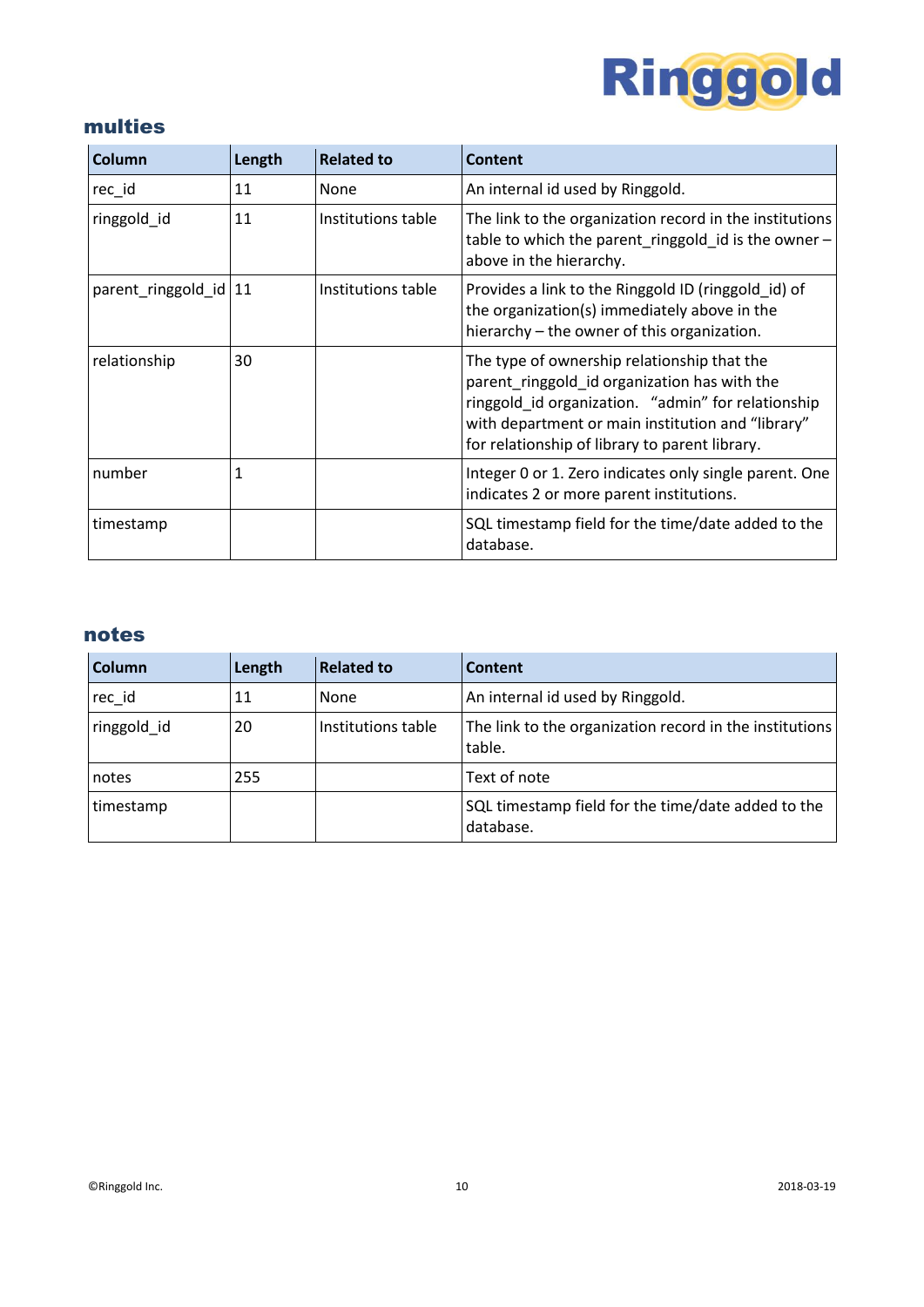

#### <span id="page-10-0"></span>sizes

| Column      | Length | <b>Related to</b>  | <b>Content</b>                                                    |
|-------------|--------|--------------------|-------------------------------------------------------------------|
| rec id      | 11     | None               | An internal id used by Ringgold.                                  |
| ringgold id | 11     | Institutions table | The link to the organization record in the institutions<br>table. |
| size_type   | 30     |                    | See table below current possible values and<br>descriptions.      |
| value       | 255    |                    | Value associated with the "kind" of size.                         |
| timestamp   |        |                    | SQL timestamp field for the time/date added to the<br>database.   |

# <span id="page-10-1"></span>sizes – size kinds

| Kind      | Description                                                              |
|-----------|--------------------------------------------------------------------------|
| beds      | Number of beds in a hospital                                             |
| doctors   | Number of doctors in a hospital                                          |
| hospitals | Number of hospitals owned by the Group                                   |
| libraries | Number of libraries in an organization                                   |
| schools   | Number of schools in an administrative grouping                          |
| size      | Number of employees or for academic organizations, FTEs                  |
| staff     | Number of specialist staff (lawyers, chartered accountants, faculty etc) |

### <span id="page-10-2"></span>taxonomy

| Column      | Length | <b>Related to</b> | Content                                                         |
|-------------|--------|-------------------|-----------------------------------------------------------------|
| rec id      | 11     | None              | An internal id used by Ringgold.                                |
| vocabulary  | 255    |                   | Name of the vocabulary list.                                    |
| name        | 255    |                   | Term in the vocabulary.                                         |
| description | 1024   |                   | Description of the term.                                        |
| timestamp   |        |                   | SQL timestamp field for the time/date added to the<br>database. |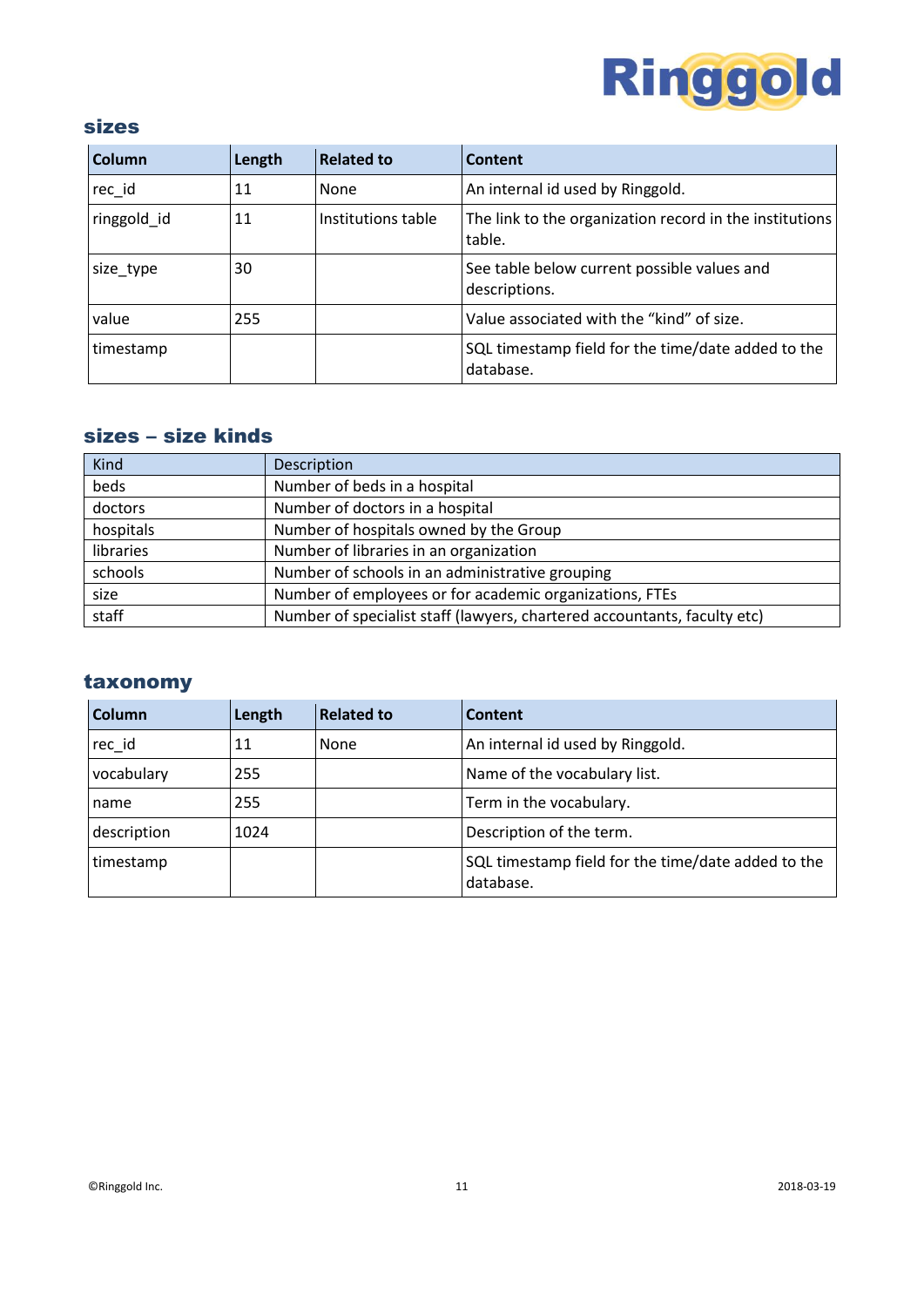

## <span id="page-11-0"></span>tiers

| Column      | Length | <b>Related to</b>  | Content                                                           |
|-------------|--------|--------------------|-------------------------------------------------------------------|
| rec id      | 11     | None               | An internal id used by Ringgold.                                  |
| ringgold id | 11     | Institutions table | The link to the organization record in the institutions<br>table. |
| tier_type   | 25     |                    | See table below for current possible values and<br>descriptions.  |
| value       | 40     |                    | Value for the tier type                                           |
| timestamp   |        |                    | SQL timestamp field for the time/date added to the<br>database.   |

# <span id="page-11-1"></span>tiers – tier types

| <b>Tier Type</b>     | Description                                                                |
|----------------------|----------------------------------------------------------------------------|
| Carnegie-BASIC2005   | 2005 Basic Classification - Carnegie classifications                       |
|                      | (see http://carnegieclassifications.iu.edu/)                               |
|                      |                                                                            |
| Carnegie-BASIC2010   | 2010 Basic Classification                                                  |
|                      |                                                                            |
| Carnegie-SizeSet2005 | 2005 Size and Setting Classification                                       |
|                      |                                                                            |
|                      |                                                                            |
| Carnegie-SizeSet2010 | 2010 Size and Setting Classification                                       |
|                      |                                                                            |
| <b>JISC</b>          | Joint Information Systems Committee band (UK)                              |
|                      | (see http://www.jisc-collections.ac.uk/Help-and-information/JISC-Banding/) |
| <b>RGT</b>           | Ringgold tier                                                              |
|                      |                                                                            |
|                      |                                                                            |
| <b>SFJ</b>           | Shop for Journals pricing tier (Highwire press)                            |
|                      | (see http://highwire.stanford.edu/tfocis/)                                 |
|                      |                                                                            |